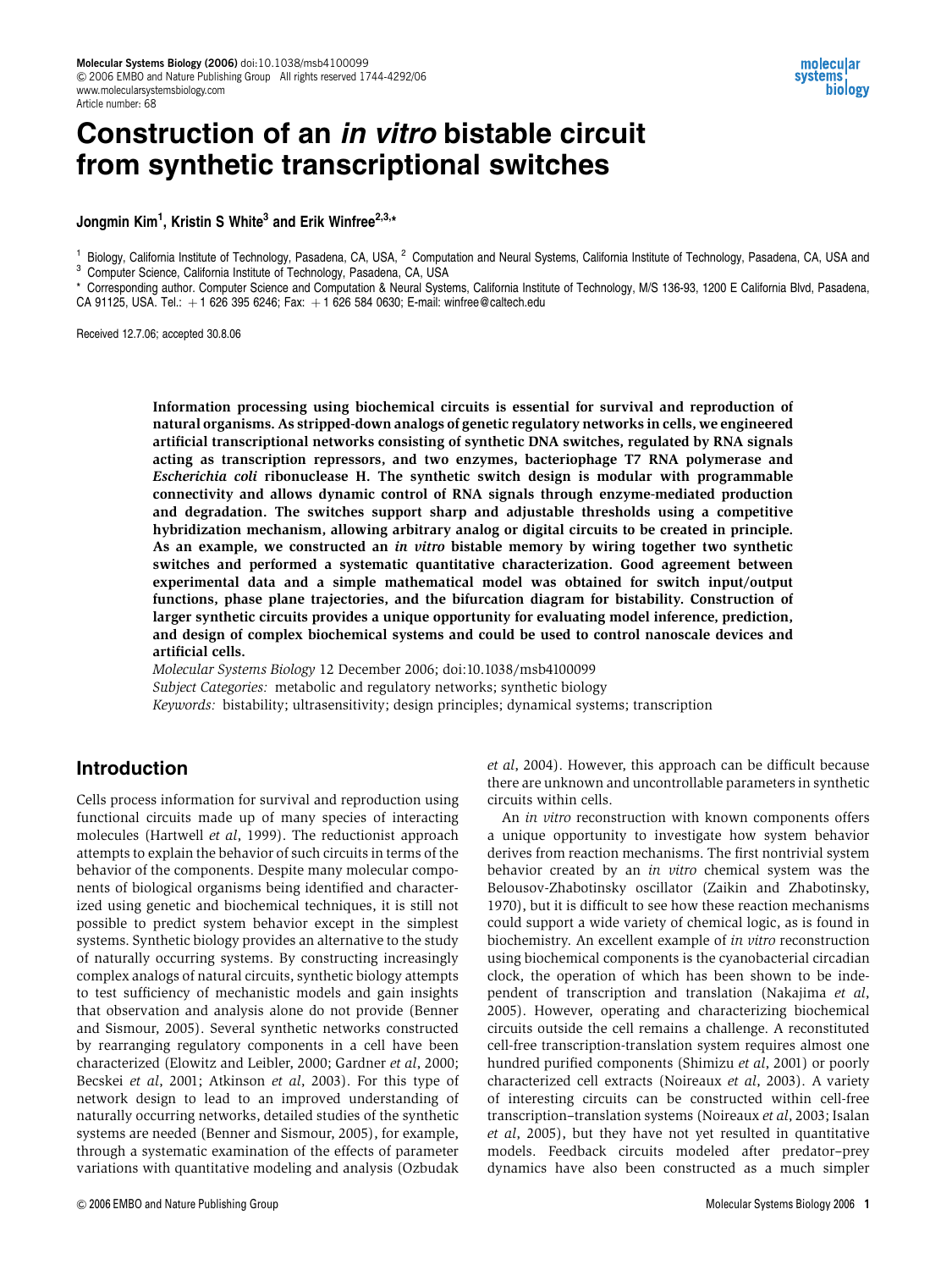in vitro system containing only three enzymes, T7 RNA polymerase, M-MLV reverse transcriptase, and Escherichia coli RNase H (Wlotzka and McCaskill, 1997; Ackermann et al, 1998), but quantitative agreement of models and experiments was not achieved, and it is unclear how to construct more complex circuits using this approach.

In order to investigate a wide range of possible circuits using a small selection of known components, we developed an experimental analog of genetic regulatory circuits that makes use of only T7 RNA polymerase (RNAP) and E. coli ribonuclease H (RNase H) in addition to synthetic DNA templates regulated by RNA transcripts. This system meets our goal of dramatically reducing the chemical complexity by removing the irrelevant genes and regulatory processes of the whole organism, which includes removing protein production and degradation machinery. Moreover, nucleic acid regulatory molecules have the advantage that the structures are well defined and that interactions governed by Watson–Crick basepairing rules can be easily programmed, allowing for modular designs. Despite the simplicity of our system compared to previous systems (Noireaux et al, 2003; Isalan et al, 2005) that use protein signals, we have shown theoretically that arbitrary logic circuits and abstract neural network computations can be implemented (Kim et al, 2004). The weights and thresholds of corresponding neural networks are represented by continuously adjustable concentrations of DNA molecules in the in vitro circuits (Kim et al, 2004). In previous formal models that treat genetic regulatory circuits as neural networks (Mjolsness et al, 1991; Buchler et al, 2003), thresholds are encoded as binding constants of regulatory proteins and therefore tuning the circuit requires modifying protein structure through natural or directed evolution (Yokobayashi et al, 2002). There is, in fact, a growing appreciation of the diversity of roles that nucleic acids can play in regulating cell function; for instance, diverse *cis* and *trans* gene regulation by noncoding RNA molecules such as microRNAs (Carrington and Ambros, 2003) and antisense RNAs (Kramer et al, 2003) have been characterized in natural organisms and engineered RNA regulatory molecules have been used for control of translation (Isaacs et al, 2004; Bayer and Smolke, 2005).

In this study, we address the following questions using an in vitro transcriptional network. First, we ask whether crisp regulation of transcription can be achieved with nucleic acid regulatory molecules. We demonstrate a design for switches and feedforward circuits that exhibit sigmoidal transfer curves with sharp and adjustable thresholds. The threshold is established by a competitive hybridization mechanism analogous to the 'inhibitor ultrasensitivity' mechanism (Ferrell, 1996). Second, we demonstrate that our synthetic switches are modular and programmable. To this end, we construct a mutually inhibitory feedback circuit by linking two previously characterized switches. The mutually inhibitory circuit shows bistability, as expected based on the transfer curves of the feedforward circuits. Third, we achieve dynamic behavior and steady-states in our in vitro circuit by balancing enzymecontrolled production and degradation mechanisms. This contrasts with many previous studies (Atkinson et al, 2003; Rosenfeld et al, 2005) that treat degradation and dilution of signal molecules (as occurs in exponentially growing cells and in chemostats) as a first-order process. We find that

without dilution, degradation by RNase H helps establish steady-state switch activities in feedforward circuits and allows reactivation of switches in feedback circuits. However, circuits often accumulate RNA transcripts and non-degradable intermediates. Achieving steady-state RNA signal levels, with complete clean-up of RNA signals to single nucleotides, would require additional RNases with different substrate specificities. Surprisingly, the saturation of RNase degradation capacity is an important determinant of multistability in our mutually inhibitory circuit. Finally, as a test of our understanding of reaction mechanisms, we present a simple mathematical model to explain various aspects of the circuit behavior (Box 1). This model reproduces the transfer curves for individual switches, the bifurcation diagram for the bistable circuit, and the phase plane dynamics for the bistable circuit with a single parameter set.

## **Results**

The synthetic DNA template design is modular with easily programmable connectivity dictated by Watson–Crick base-pairing rules. The regulatory domain is upstream of the promoter region; the output domain is downstream of the promoter region. This separation of domains allows us to design DNA templates that have any desired connectivity. Regulated DNA templates are called switches ('Sw'), whereas unregulated DNA templates are called sources ('So'). A switch can assume two different conformations with different transcription efficiency: ON or OFF (Figure 1A). The OFF state of the switch consists of a double-stranded DNA template ('T') with a partially single-stranded (ss) and thus incomplete promoter region. Similar templates are known to transcribe poorly (Martin and Coleman, 1987). The switch is turned on by the addition of an ssDNA activator ('A') that completes the promoter region. Templates with nicked promoters  $(T \cdot A')$ have been found to transcribe well, approximately half as efficiently as fully double-stranded sources (data not shown, also cf. Jiang et al, 2001). The activator contains a 'toehold', a single-stranded overhang beyond the helical domain it forms with the DNA template, where an inhibitor can bind to initiate a toehold-mediated strand displacement reaction (Yurke and Mills, 2003). Thus, the switch can be turned off upon addition of an inhibitor strand (either ssRNA,'I', or ssDNA,'dI'). An ON state source template has a complete promoter sequence with a nick and an OFF-state source template is missing five bases of the promoter sequence on the template side. Source templates do not interact with activators, due to the hairpin stem permanently covering the branch migration sequence, and therefore maintain their transcription efficiency in the presence of inhibitors. Due to the identical structures in the promoter region (17 bases colored blue in Figure 1A), an ON or OFF source has the same transcription speed as an ON or OFF switch with less than 10% deviation (data not shown). In a typical reaction network, the RNA inhibitor strands will be produced by RNAP from upstream templates using NTP as fuel and will be degraded by RNase H.

An important goal for our circuits is to obtain switches with an ultrasensitive response, that is, a sharp threshold. Several alternative mechanisms can give rise to the ultrasensitive response in biological circuits, for example, cooperative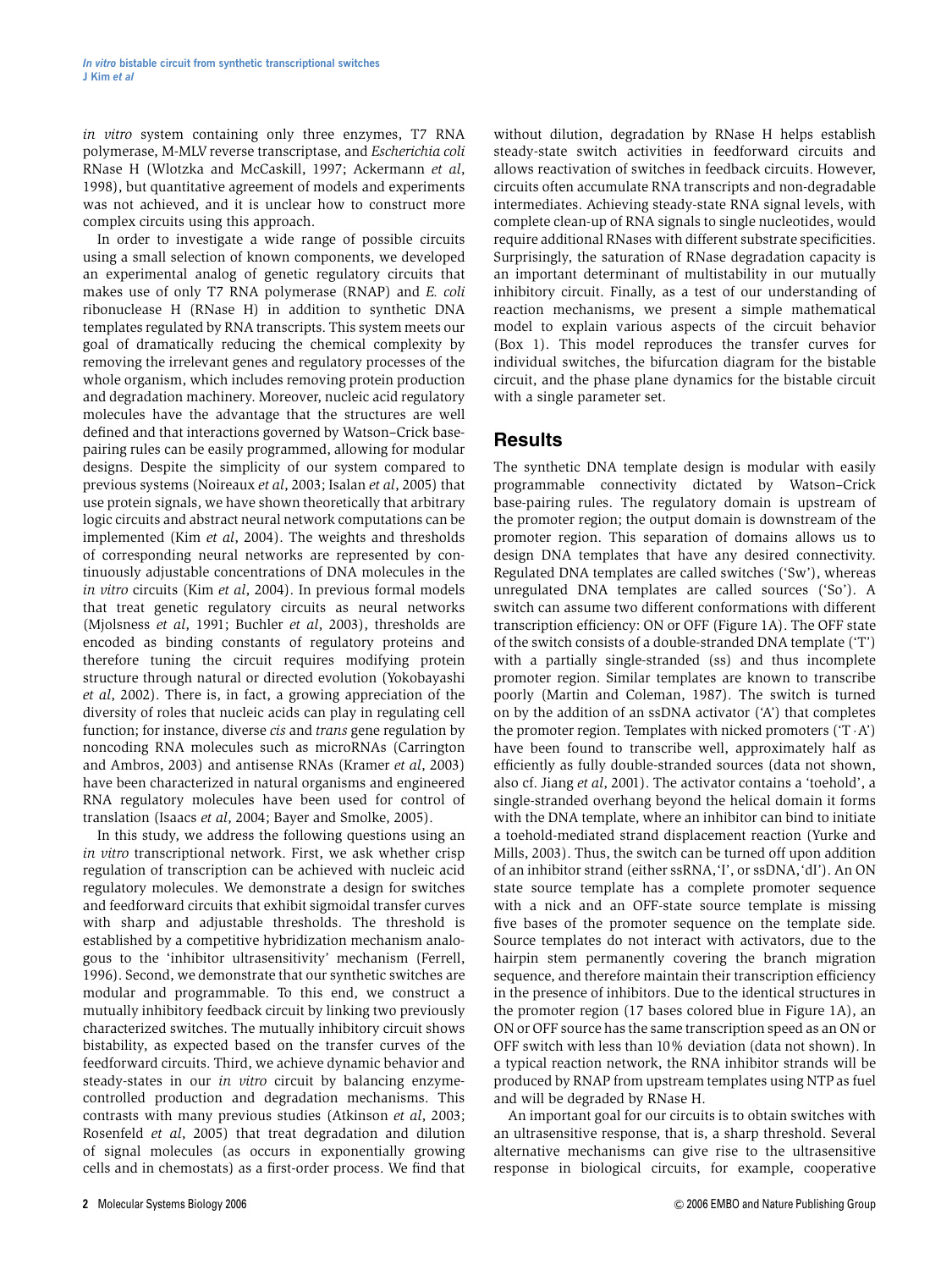#### Box 1 Model equations

We present a simple model for DNA and RNA hybridization reactions, branch migration reactions, and Michaelis–Menten enzyme reactions in the transcriptional circuit:  $(i,j) \in \{(1,2),(2,1)\}.$ DNA/RNA hybridization and branch migration reactions tot [ T <sup>tot</sup> ] 0  $[A_j^{\text{tot}}] - [T_{ij}^{\text{tot}}]$   $[A_j^{\text{tot}}]$   $[1_j^{\text{tot}}]$  $[T_{ij} A_j]$  $T_{ij} + A_j \stackrel{k_{TA_j}}{\longrightarrow} T_{ij}A_j$  (activation)  $A_j + I_j \stackrel{k_{AI_j}}{\longrightarrow} A_j I_j$  (annihilation)  $T_{ij}A_j + I_j \stackrel{k_{TAI_j}}{\longrightarrow} T_{ij} + A_jI_j$  (inhibition) The superscript *tot* indicates that all complexes containing that species are considered, for example,  $[T_{ij}^{tot}]=[T_{ij}]+[T_{ij}A_j]$  and  $[A_j^{tot}]=[A_j]+[T_{ij}A_j]+[A_jI_j]+[A_j]$ .<br>The DNA/RNA hybridization reactions lead to the above tran switch  $T_{ij}A_j$  as an output. (1)  $[I_j^{tot}] < [A_j^{tot}] - [T_{ij}^{tot}]$ , the inhibitor is consumed upon binding to free activator and does not inhibit the switch. (2)  $[A_j^{\text{tot}}] - [T_{ij}^{\text{tot}}] < [A_j^{\text{tot}}]$ , the inhibitor is enough to consume all free activator and strips off activator bound to the switch stoichiometrically. (3)  $[I_j^{tot}] > [A_j^{tot}]$ , the inhibitor consumes all activator, free or bound to the switch, and the switch is completely OFF. Michaelis–Menten enzyme reactions  $RNAP + T_{ij}A_j$  $\overset{k_+}{\leftarrow}$  RNAP · T<sub>ij</sub>A<sub>j</sub>  $\overset{k_{cat,ON},ij}{\longrightarrow}$  RNAP + T<sub>ij</sub>A<sub>j</sub> + I<sub>i</sub>  $\leftrightharpoons$ 

\n
$$
\text{NAP} + \text{T}_{ij}A_j \xrightarrow{k=0, N, ij} \text{RNAP} \cdot \text{T}_{ij}A_j \xrightarrow{m \to i} \text{RNAP} + \text{T}_{ij}A_j + \text{I}_{i}
$$
\n

\n\n $\text{RNAP} + \text{T}_{ij} \xrightarrow{k+} \text{RNAP} \cdot \text{T}_{ij} \xrightarrow{k_{cat,OFF,ij}} \text{RNAP} + \text{T}_{ij} + \text{I}_{i}$ \n

\n\n $\text{RNaseH} + A_jI_j \xrightarrow{k_{f,H}} \text{RNaseH} \cdot A_jI_j \xrightarrow{k_{cat,H,j}} \text{RNaseH} + A_j.$ \n

$$
\overline{\sum_{k=,H,j}}
$$

We do not consider side reactions or incomplete production and degradation products. The Michaelis–Menten enzyme reactions are further simplified by the steady-state assumption for the enzyme–substrate complexes. Since  $k_{+}$ 's are presumed to be fast, we express the available enzyme concentrations using the standard steady-state derivation:

$$
\text{[RNAP]} = \frac{\text{[RNAP}^{\text{tot}}]}{1 + \sum{(\text{[T A]}/\text{K}_{M,ON})} + \sum{(\text{[T]}/\text{K}_{M,OFF})}}, \quad \text{[RNaseH]} = \frac{\text{[RNaseH}^{\text{tot}}]}{1 + \sum{(\text{[A I]}/\text{K}_{M,HI})}}
$$

where the Michaelis constants are calculated as  $K_M = (k_- + k_{cat})/(k_+)$  to determine the affinity of substrates to the enzymes. From mass balance,  $[T_{ij}^{tot}]$ and  $[A_j^{tot}]$  are preserved such that  $[T_{ij}A_j]$  and  $[A_j]$  can be calculated from  $[T_{ij}]$  and  $[A_j]$ , under the assumption that the enzyme bound complexes are negligible, which is approximately valid because enzyme concentrations are low compared to substrate concentrations. Thus, the dynamics of each switch is described by the following three ordinary differential equations:

$$
\frac{d[T_{ij}]}{dt} = -k_{TA_j}[T_{ij}][A_j] + k_{TA_j}[T_{ij}A_j][I_j] \n\frac{d[A_j]}{dt} = -k_{AI_j}[A_j][I_j] - k_{TA_j}[T_{ij}][A_j] + \frac{k_{cat, Hj}}{k_{M, Hj}}[RNaseH][A_jI_j] \n\frac{d[I_j]}{dt} = -k_{AI_j}[A_j][I_j] - k_{TA_j}[T_{ij}A_j][I_j] + \frac{k_{cat, ONji}}{k_{M, ONji}}[RNAP][T_{ji}A_i] + \frac{k_{cat, OFji}}{k_{M, OFFji}}[RNAP][T_{ji}]
$$

In addition to the 18 rate parameters mentioned above, three additional parameters were required to fit the whole data set simultaneously: Rv, Rhv, and Dv (Materials and methods). These parameters are not unique; similar fits can be achieved with some parameters changing by more than a factor of 10 when appropriate trade-offs are made. However, our choice of parameters shows that the model we present here is quantitatively plausible. For comparison, the parameter values and enzyme constants from other biochemical studies are listed below. The T7 RNA polymerase parameters were measured on synthetic DNA templates that have a complete promoter sequence (different from our ON state template by a nick at  $-12$ ) or a promoter sequence with five bases missing on the template side (identical to our OFF state template) (Martin and Coleman, 1987). Higher K<sub>M</sub> for our ON state template may be attributed to the presence of nick. Because the transcript was very short (5 bases) in Martin and Coleman (1987), only the initiation rate constant was measured as  $k_{cat}$ . The initiation rate was 30 times faster than the steady-state transcription rate ('bursting') in another study (Jia and Patel, 1997), which may explain our small  $k_{cat}$  values. The RNase H parameters were measured on RNA–DNA hybrid stems of molecular beacons (Rizzo *et al.*) 2002). Since our substrates (activator–inhibitor complexes) are longer than those of Rizzo *et al* (2002), slower  $k_{cat}$ 's are plausible. Thus, our enzyme parameters are reasonable compared to other biochemical studies. Hybridization rate constants ( $k_{TA}$ ,  $k_{AI}$ ,  $k_{TA}$ ) are expected to be on the order of 10<sup>5</sup>/M/s in the absence of enzymes; in our fits,  $k_{TA}$  is consistently slow, suggesting that enzyme binding or interaction with degradation products is interfering in the reaction.

| Parameters                                                                                                  | $i=2, j=1$           | $i=1, j=2$           | Other studies |
|-------------------------------------------------------------------------------------------------------------|----------------------|----------------------|---------------|
| $K_{M,ON,ij}$ (nM)                                                                                          | 259                  | 316                  | $15 - 37$     |
| $k_{cat,ON,ij}$ (/s)                                                                                        | 0.064                | 0.105                | $0.73 - 1.12$ |
| $K_{M,OFF,ij}$ ( $\mu$ M)                                                                                   | 1.05                 | 1.27                 | $0.1 - 1.1$   |
| $K_{cat,OFF,ij}$ (/s)                                                                                       | 0.007                | 0.023                | $0.11 - 0.18$ |
| $K_{M,H,j}$ (nM)<br>$K_{cat,H,j}$ (/s)<br>$k_{TA,j}$ (/M/s)<br>$k_{AI,j}$ (/M/s)<br>$k_{TA,j}$ (/M/s)<br>Rv | 91                   | 10                   | $16 - 130$    |
|                                                                                                             | 0.176                | 0.004                | $0.02 - 0.6$  |
|                                                                                                             | $3.94 \times 10^{3}$ | $1.20 \times 10^{3}$ |               |
|                                                                                                             | $6.96 \times 10^{4}$ | $1.52 \times 10^{5}$ |               |
|                                                                                                             | $6.96 \times 10^{4}$ | $1.52 \times 10^{5}$ |               |
|                                                                                                             | 0.50                 |                      |               |
| Rhy                                                                                                         | 0.75                 |                      |               |
| Dv                                                                                                          | 0.80                 |                      |               |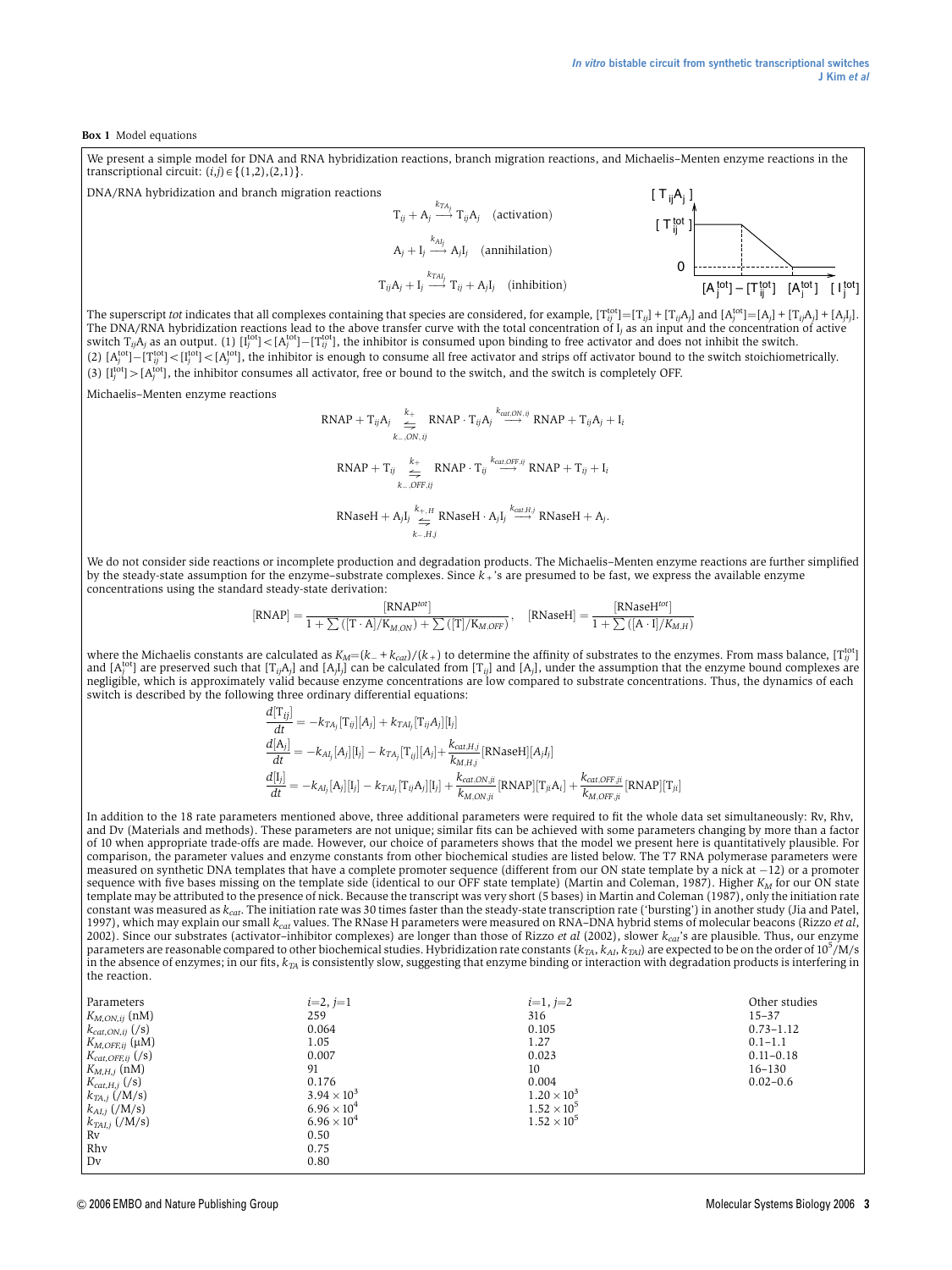

Figure 1 Design of synthetic switches and circuits. (A) Design of DNA sequences and reaction mechanisms. Each sequence subdomain is color-coded with its length in nucleotides written above it. For example, 62 base long inhibitor I<sub>2</sub> consists of five parts: the spacer sequence including the 6 base transcription initiation sequence (11 bases, green), the toehold-binding sequence (8 bases, light blue), the branch migration sequence (22 bases, red), the 5' end of the promoter sequence (5 bases, blue) and the 3' end hairpin structure (16 bases, brown). Switch templates have two distinct states, ON or OFF, with different transcription speed. The ON-state switch template (T · A complex) has a complete promoter sequence (17 bases, blue) with a nick, while the OFF-state switch template (T) is missing 5 bases of the promoter sequence on the template side. The two single strands that form the switch templates are the longer nontemplate side strand, T-nt, and the shorter template side strand, T-t (Materials and methods). The T-nt strands are labeled with fluorophores (pink circle, Texas Red; yellow circle, TAMRA) and A strands are labeled with quenchers (black circles). Thus, the state of each switch can be monitored by measuring the fluorescence quenching efficiency (Marras et al, 2002). The ON-state source template has a complete promoter sequence with a nick (like the ON-state switch) and the OFF-state source template is missing five bases of the promoter sequence on the template side (like the OFF-state switch). Unlike the switch templates, source templates do not interact with activators, due to the hairpin stem permanently covering the branch migration sequence, and therefore maintain their transcription efficiency in the presence of inhibitors. The source activity can be controlled by preparing a mixture of ON and OFF source templates. The two single strands that form the source templates are the longer nontemplate side strand, So-nt (ON or OFF), and the shorter template side strand, T-t; the template side strands are the same for the switch and source templates that encode the same outputs (Materials and methods). For any given transcriptional circuit, we use either source template So, (with some desired mixture of ON and OFF templates) or switch template Sw<sub>ji</sub> to produce RNA inhibitor I<sub>j</sub>. RNAP produces RNA inhibitors from DNA templates, while RNase H degrades RNA inhibitors bound to DNA activators. Detailed reaction mechanisms are listed in Box 1. (B) Two feedforward circuits where a source So<sub>i</sub> controls a switch Sw<sub>ij</sub> by supplying inhibitor  $I_i$  and a bistable system where two switches,  $Sw_{12}$  and  $Sw_{21}$ , inhibit each other.

binding of regulatory proteins and multistep phosphorylation of target protein by kinases (Ferrell, 1996). We use competitive binding of nucleic acid species rather than cooperative binding to achieve ultrasensitivity. Our approach is closely related to 'inhibitor ultrasensitivity', where a stoichiometric inhibitor to the activating enzyme is used. Similar mechanisms have been suggested for regulation of mitosis (Thron, 1994) and sporulation (Voigt et al, 2005). The threshold in our transcriptional circuit derives from three types of strong DNA and RNA hybridization reactions (Box 1), which we call activation, annihilation, and inhibition. An activator binds to an OFF switch template to turn the switch on (activation); an activator binds to an inhibitor and is not available for the switch template (annihilation); an inhibitor displaces an activator from an ON switch template, the T -A complex, to turn the switch off (inhibition). The key requirements for the inhibition mechanism are that the activator-inhibitor binding is thermodynamically more favorable than the template-activator binding, and that there is a fast kinetic pathway to the lowest energy state (in our case, toehold-mediated strand displacement by branch migration; Yurke and Mills, 2003). Since the activator and inhibitor annihilate each other, the difference of total activator and inhibitor concentrations is the most important determinant of the state of switch: an excess of inhibitor will turn the switch off while an excess of activator will turn the switch on. All three mechanisms are needed for fast switch response.

Sequences of the synthetic DNA templates were chosen to minimize alternative folding (Flamm et al, 2000) and spurious interactions (Seeman, 1982). Various domain lengths have been experimentally tested for functionality (Figure 1A); for example, the binding domains of an OFF switch template to an activator (27 bases) and of an activator to an inhibitor (35

bases) are long enough to ensure the activation and annihilation mechanisms, while the toehold of an activator (8 bases) is long enough to facilitate the inhibition mechanism without being so long as to reduce ON-state transcription efficiency (see Supplementary information). The 3'-end hairpin structure (16 bases) increases copy number and also decreases selfcoded extension of RNA transcripts by RNAP (Triana-Alonso et al, 1995). An OFF switch template has only five bases missing in the promoter region, which permits leaky expression. However, increasing the extent of activator binding to the promoter domain can cause a spurious binding between nonmatching activator and template pairs (see Supplementary information). The specific, strong, and repeatable hybridization of template–activator pairs and activator–inhibitor pairs has been confirmed (Supplementary Figures S1 and S2).

To determine whether the proposed hybridization mechanism leads to a sharp threshold, the transfer curves of individual switches were measured with the total concentration of DNA inhibitors as inputs (Figure 2B and C). For the total concentration of certain species, we consider both isolated species and complexes containing that species. Thus, for the DNA inhibitor,  $[dI<sup>tot</sup>] = [dI] + [dI \cdot A]$ . The DNA inhibitor is a permanent input signal because it is not degraded by RNase H. The switch activity, defined as the concentration of ON switch template, [T -A], can be measured in real-time using fluorescence: the OFF switch template T is labeled with a fluorophore and the activator A is labeled with a quencher such that the fluorescence of the OFF switch T is high but the fluorescence of the ON switch T -A is low due to fluorescence quenching (Marras et al, 2002). The time course of  $Sw_{21}$  inhibited by DNA inhibitor  $dI_1$  with 1  $\mu$ M activator  $A_1$  is shown (Figure 2A). The fluorescence signal is stable in the presence of enzymes. When the DNA inhibitor  $dI_1$  input is less than  $0.9 \mu M$ , the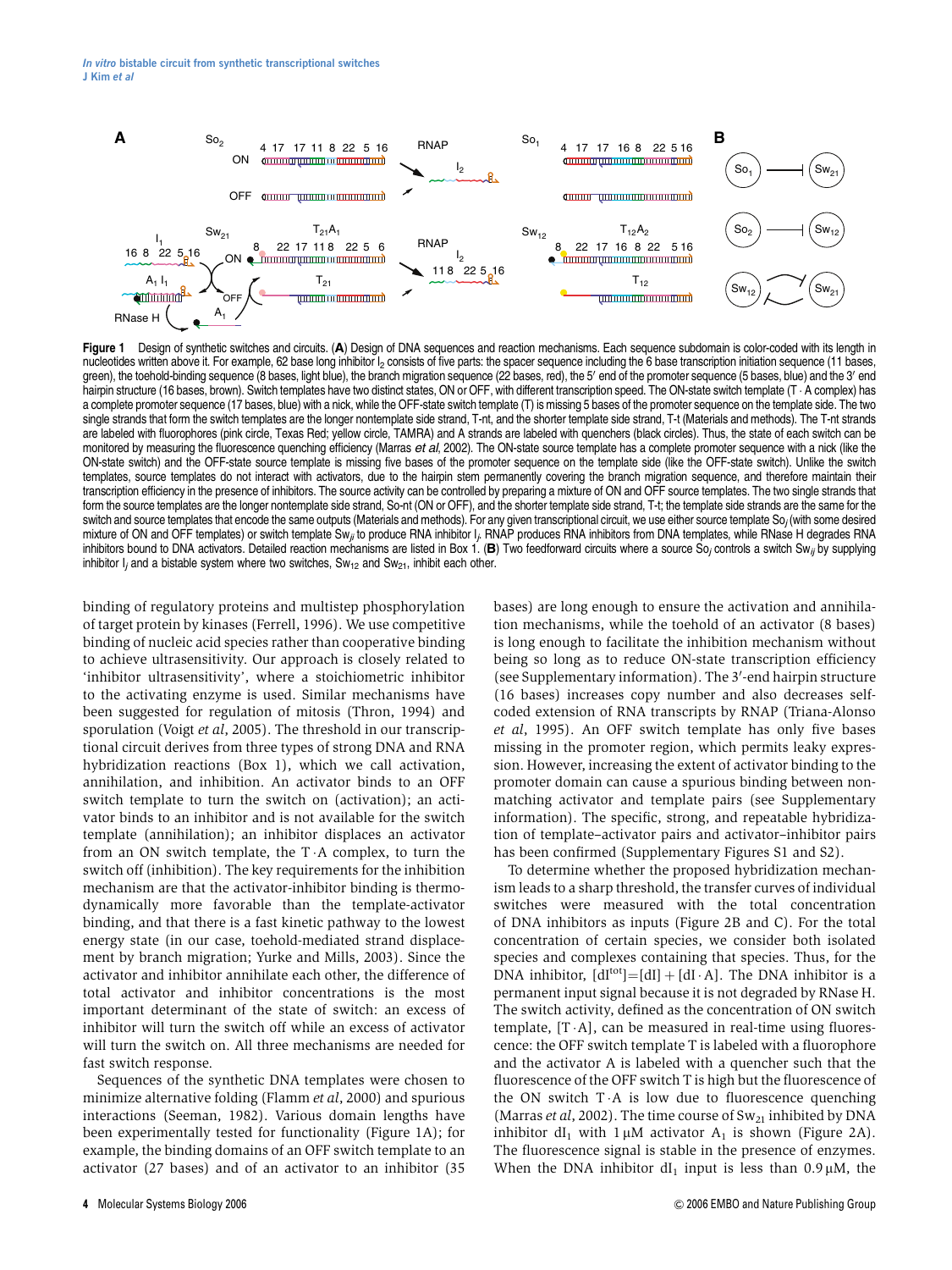

Figure 2 Characterization of switches and feedforward circuits. The total concentration of the source So<sub>1</sub> or the switch template T<sub>12</sub> is 100 nM, and the total concentration of the source So<sub>2</sub> or the switch template T<sub>21</sub> is 75 nM. Downstream activator concentration is 1  $\mu$ M. The ratio of maximum to minimum fluorescence signals before normalization is greater than 10 for both TAMRA and Texas Red dyes. (A) Normalized fluorescence time courses for the DNA inhibitor dI, inhibiting switch Sw<sub>21</sub> with the total concentration of activator A<sub>1</sub> at 1  $\mu$ M. The enzymes are added at 10 min and different amounts of DNA inhibitor dl<sub>1</sub> inputs are added at 35 min. Additional DNA inhibitor dI<sub>1</sub> is added at 4 h to generate maximal fluorescence levels. The concentrations of DNA inhibitor dI<sub>1</sub> inputs are marked on the time courses. (**B, C**) The normalized fluorescence signals immediately prior to the addition of excess dl as shown in (A) are used for the construction of transfer curves. Experimental data points are plotted as circles and the model fits (see Box 1 for model and parameters) are plotted as lines. (B) The transfer curves of switch Sw<sub>21</sub> with the total concentration of DNA inhibitor dI<sub>1</sub> as inputs. (C) The transfer curve of switch Sw<sub>12</sub> with the total concentration of DNA inhibitor dI<sub>2</sub> as inputs. (D) Normalized fluorescence time courses for the feedforward circuit of source So<sub>1</sub> inhibiting switch Sw<sub>21</sub> with the total concentration of activator A<sub>1</sub> at 1  $\mu$ M. The enzymes are added at 20 min and excess DNA inhibitor dl<sub>1</sub> is added at 210 min to generate maximal fluorescence levels. The concentrations of ON state source So<sub>1</sub> are marked on the time courses. (E, F) The normalized fluorescence signals immediately prior to the addition of excess dl as shown in (D) are used for the construction of transfer curves. Experimental data points are plotted as circles and the model fits are plotted as lines. (E) The transfer curves of switch  $Sw_{21}$  with the source  $So_1$  activity as inputs. (F) The transfer curve of switch  $Sw_{12}$  with the source  $So_2$  activity as inputs.

fluorescence signal remains low. On the other hand, the fluorescence signal quickly reaches its maximal value upon addition of more than 1  $\mu$ M dI<sub>1</sub> input. The transfer curves were constructed by normalizing the fluorescence signal to obtain the proportion of switches in the OFF state. We have shown that the correspondence of normalized fluorescence to the switch state is quantitative, as discussed below. The role of the activator as an adjustable threshold can be seen in the transfer curves of switch  $Sw_{21}$ : the switching thresholds depend on the total concentration of activator  $A_1$  (Figure 2B). To test programmability of our synthetic switch design, we swapped the input and output domains of switch  $Sw_{21}$  to create the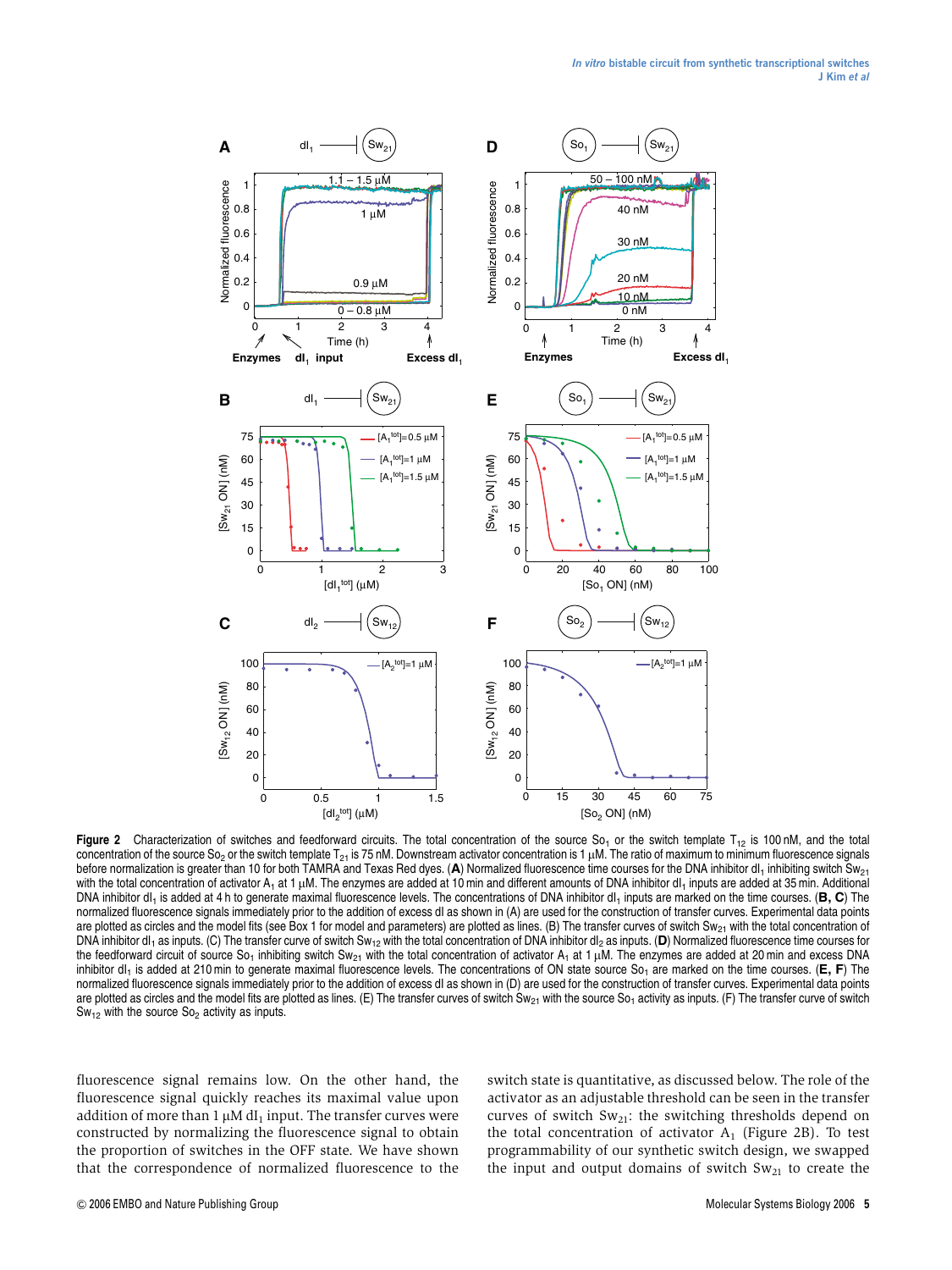switch  $Sw_{12}$ . The response of switch  $Sw_{12}$  is similar to that of switch  $Sw_{21}$ , flat at low and high levels of DNA inhibitor  $dl_2$ , yet sensitive when the total concentration of DNA inhibitor  $dI_2$ is close to the total concentration of activator  $A_2$ ,  $1 \mu M$ (Figure 2C).

This tunable sigmoidal curve has the piecewise-linear shape predicted by the model (Box 1), which uses a single parameter set for all model fitting results shown in this paper. To compare the sharpness of the transition achieved by our competitive inhibition mechanism with that of other biological mechanisms such as binding cooperativity, the transfer curves were also fit to the following Hill equation:

$$
y = y_{\min} + \frac{y_{\max} - y_{\min}}{1 + (x/K)^n}
$$
 (1)

where  $y_{\text{min}}$  is the minimum switch activity,  $y_{\text{max}}$  is the maximum switch activity,  $x$  is the total concentration of DNA inhibitor,  $n$  is the Hill coefficient, and  $K$  is the total concentration of DNA inhibitor required for half repression. The Hill coefficient for the switch  $Sw_{12}$  transfer curve is 14.1, and those for the switch  $Sw_{21}$  transfer curves are 18.6, 30.0, and 32.9, respectively. The transfer curve of the switch  $Sw_{12}$  is not as sharp as the transfer curve of the switch  $Sw_{21}$ , possibly due to an unexpected secondary structure in activator  $A_2$  or in the single-stranded region of switch template  $T_{12}$ , which could interfere with the binding of  $A_2$  to  $T_{12}$ . Nonetheless, the Hill coefficients are much higher than most biological repressors and are adjustable by changing the total concentration of activators. We can understand the change of Hill coefficients as follows: increasing total activator concentration increases the threshold, that is, K, yet the switching width (in terms of DNA inhibitor concentration change) remains constant because it depends on the total concentration of switch template (Box 1). Consequently, the switching width becomes narrower relative to the threshold as we increase the threshold, resulting in a higher Hill coefficient,  $n$ . The change of sharpness is clear when the inputs are scaled by the half-repression points (Supplementary Figure S3A).

Next, to determine whether the switches also have a sharp threshold with actively maintained RNA input signals, the transfer curves of switch  $Sw_{ii}$  driven by an RNA inhibitor  $I_i$ were measured (Figure 2E and F). Unlike DNA inhibitors that serve as permanent input signals, the RNA inhibitors are continuously being produced and degraded by the enzymes. This dynamic control of regulatory signals is necessary to achieve dynamic behavior within circuits where individual switches change their states in response to inputs and states of other switches. In our experiments, an upstream source  $So<sub>i</sub>$  is used to achieve a steady-state RNA inhibitor  $I_i$  level and the source  $\text{So}_i$  activity is controlled by preparing a mixture of ON and OFF source templates. We keep the total concentration of ON and OFF source templates the same, while tuning the source activity, to simulate the continuous tuning of an upstream switch activity. Note that when source template concentrations are sufficiently high, RNA inhibitor production by RNAP will exceed RNase H's capacity for degradation, and RNA inhibitor levels will increase without bound rather than achieve a steady state. In such cases, however, switch activity nonetheless approaches an asymptotic 'steady-state' value. An additional complicating factor is that over the course of several

hours, both RNAP and RNase H activities decrease due to depletion of NTPs, change of buffer composition, and other effects, thus altering the instantaneous 'steady-state' level. In this paper, we use the term in this loose sense, acknowledging such effects.

The time course of  $Sw_{21}$  inhibited by  $So_1$  with 1  $\mu$ M activator  $A_1$  is shown (Figure 2D). Unlike the dI-triggered switch state changes, here the fluorescence signal changes do not occur immediately after enzyme addition because the production of RNA inhibitor  $I_1$  takes time and inhibitor  $I_1$  is mostly consumed by the free activator  $A_1$  initially. For low source activities, no detectable fluorescence change ensued. As the source  $So<sub>1</sub>$  activity increases, the steady-state concentration of inhibitor  $I_1$  increases and turns the switch  $Sw_{21}$  off. As with the DNA input, thresholds are determined by the total concentration of activator; three thresholds were demonstrated for switch  $Sw_{21}$  (Figure 2E). The transitions are not as sharp as with DNA inhibitors due to the constant turnover of RNA inhibitors by RNase H. This breakdown pathway of the activator–inhibitor complex partially reverses the annihilation and inhibition mechanisms necessary to establish a sharp transition (Box 1). The transfer curves were fit to the Hill equation (equation  $(1)$ ) where x is the upstream source activity, and K is the upstream source activity required for half repression. The Hill coefficient for the switch  $Sw_{12}$ transfer curve is 5.17, and those for the switch  $Sw_{21}$  transfer curves are 3.09, 5.40, and 5.96, respectively. Although lower than for DNA inhibitors, the Hill coefficients are comparable to that of a two-stage synthetic biological repressor cascade (Hooshangi et al, 2005). The change of sharpness is clear when the inputs are scaled by the halfrepression points (Supplementary Figure S3B).

To confirm that the fluorescence read-out reflects the actual molecular state of the system, gel-based experiments were performed for switch  $Sw_{21}$  regulated by source  $So_1$  with the total concentration of activator  $A_1$  at 1  $\mu$ M. In this experiment only, fluorophore-(rather than quencher-) labeled activators were used to allow identification in the gel. In the denaturing gel (Figure 3C), all DNA and RNA species migrate as single strands such that major bands can be identified based on length. We measured the total concentration of inhibitors (the sum of the concentration of isolated inhibitor, [I], and the concentration of activator-inhibitor complex, [A- I]), as a function of source  $So<sub>1</sub>$  activity (Figure 3B). In the nondenaturing gel (Figure 3D), the concentrations of activator–inhibitor complexes (Figure 3B) and the concentration of OFF switch template,  $[T_{21}]$ , are measured as a function of source  $So<sub>1</sub>$  activity. For the total concentration of RNA inhibitor  $I_j$  less than the total concentration of  $A_j$ ,  $[A_j I_j]$  is the same as  $[I_j^{\text{tot}}]$  because of the strong binding interactions of activator-inhibitor pairs. The switch states measured in the nondenaturing gel agree with the switch states measured by fluorescence quenching in the fluorometer (Figure 3A). Interestingly, we observed activator bands that migrate slower than free activators but faster than the activator–inhibitor complexes in control lanes (bracket in Figure 3D). We interpret this as activators binding to a mixture of incomplete inhibitors (abortive transcripts or incomplete degradation products; Supplementary Figure S5) shown as smearing less than 40 nucleotide long in the denaturing gel. We counted these bands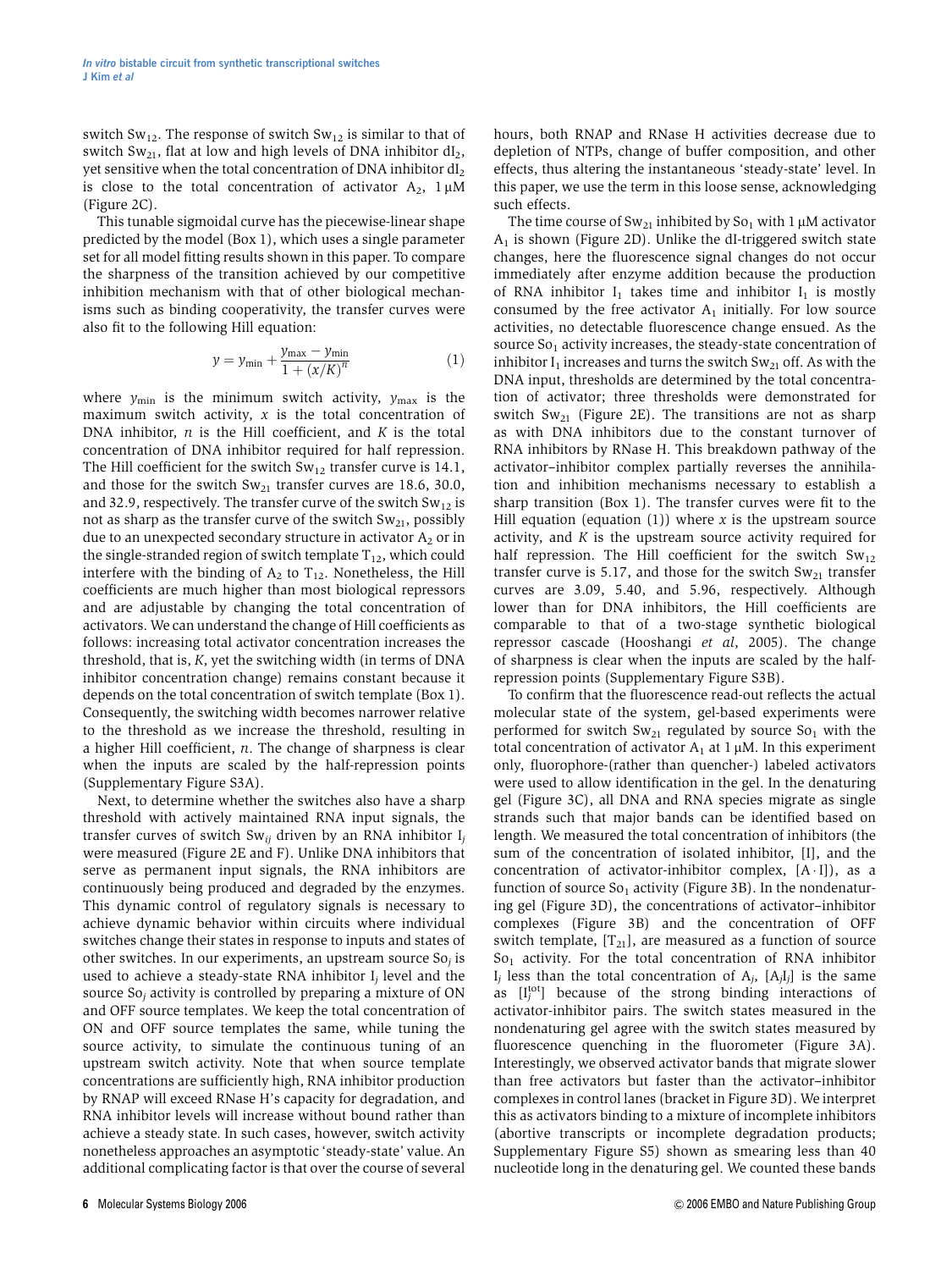

Figure 3 Characterization of a feedforward circuit with gel. The feedforward circuit of source So<sub>1</sub> inhibiting switch Sw<sub>21</sub> is characterized with both denaturing and nondenaturing gels. The total concentration of the source is 100 nM, and the total concentration of the switch template T<sub>21</sub> is 75 nM. The total concentrations of activator A<sub>1</sub> and  $A_2$  are 1  $\mu$ M. (A) The nondenaturing gel data (red circles) and fluorometer data (blue circles) for the switch Sw<sub>21</sub> states are compared. The gel data are quantitated by measuring the fluorescence of the OFF switch  $T_{21}$  band:  $[T_{21}A_1]=[T_{21}^{tot}]-[T_{21}^{tot}]-[T_{21}^{tot}]$ . The fluorometer data and the model fit (black line) are the same as that of blue transfer curve in Figure 2E. (B) The total concentrations of inhibitors are measured from the denaturing gel and the concentrations of activator–inhibitor complexes are measured from the nondenaturing gel. Experimental data are plotted as circles and model fits are plotted as lines. (C) Denaturing gel stained with SYBR gold. Lane 1 contains a 10-base ladder, lanes 2 through 12 contain samples from the feedforward circuit with the concentration of ON source So<sub>1</sub> template increasing from left to right. Lane 13 contains purified inhibitors,  $I_1$  and  $I_2$ . Two DNA strands, So<sub>1</sub>-nt (either ON or OFF) and T<sub>12</sub>-t, form the source So<sub>1</sub> template (either ON or OFF), while two DNA strands,  $T_{21}$ -nt and  $T_{21}$ -t, form the switch template,  $T_{21}$ . (D) For the nondenaturing gel, three distinct excitation and emission scan results are overlayed (Texas Redlabeled T<sub>21</sub>: gray; Cy5-labeled A<sub>1</sub>: cyan; and FAM-labeled A<sub>2</sub>: magenta). Individual scan results are shown in Supplementary Figure S4. Lanes 1 through 11 contain samples from the feedforward circuit with the concentration of ON source So<sub>1</sub> template increasing from left to right. Lane 12 contains the ON switch template T<sub>21</sub>A<sub>1</sub> and the activator A<sub>1</sub>, lane 13 contains the OFF switch template T<sub>21</sub> and the activator–inhibitor complex A<sub>1</sub>I<sub>1</sub>, and lane 14 contains the activator–inhibitor complex A<sub>2</sub>I<sub>2</sub> and the activator  $A_2$ . The ON switch template T<sub>21</sub>A<sub>1</sub> has low fluorescence and is not clearly identified in lanes 1 through 3 and 12, presumably due to fluorescence resonance energy transfer (Marras et al. 2002) from Texas Red on  $T_{21}$  to Cy5 on A<sub>1</sub>.

as free activators and excluded incomplete inhibitor bands for our simple model. In the nondenaturing gel, we did not observe spurious binding complexes containing switch template  $T_{21}$ , but a short-lived interaction might occur among the switch template, activators and incomplete inhibitors. From the gel data analysis, we could account for the concentrations of all the major species present in the system:  $[T]$ ,  $[T \cdot A]$ ,  $[A]$ , [A- I], and [I]. The gel data are consistent with switching behavior observed by fluorescence read-out and with the model fits (Figure 3A and B).

We further constructed a mutually inhibitory circuit (Figure 1B, bottom) where the switch  $Sw_{12}$  and the switch  $Sw_{21}$  inhibit each other. The behavior of the mutually inhibitory circuit can be understood in terms of the characterized feedforward circuits (Figure 1B, top). For the moment, consider that the mutually inhibitory circuit is essentially a two-dimensional dynamical system where the two switch activities give a complete description of the state of system because other variables, the concentrations of activators, inhibitors, and the enzyme–substrate complexes in Michaelis– Menten enzyme reactions, relax to their steady-states much more rapidly. Then, the mutually inhibitory circuit

behavior can be described as  $(d/dt)[T_{12}A_2]=f([T_{21}A_1])$  and  $(d/dt)[T_{21}A_1]=g([T_{12}A_2])$ . We replace the input source  $So<sub>i</sub>$  activities in the transfer curves of Figure 2E and F with equivalent switch  $Sw_{ij}$  activities and interpret them as the nullclines of the mutually inhibitory circuit given by  $f([T_{21}A_1])=0$  and  $g([T_{12}A_2])=0$  (Figure 4). The sigmoidal shape of transfer curves results in three fixed points, two stable and one unstable, to the extent that the approximations are valid. Thus, we expect that the two mutually inhibiting switches will show bistability with two stable attractors.

Because activator concentrations set the switching thresholds, we systematically varied activator concentrations to probe the conditions for multistability and to test the robustness of our system to parameter variation. A convenient experimental way to probe for multistability is to subject the network to different initial conditions and explore whether the network gets locked in different stable expression states. We therefore started the reaction either in the presence of excess RNA inhibitor  $I_1$  (switch Sw<sub>21</sub> OFF, switch Sw<sub>12</sub> ON) or in the presence of excess RNA inhibitor  $I_2$  (switch Sw<sub>21</sub> ON, switch  $Sw_{12}$  OFF), the expected stable attractors from Figure 4. If the mutually inhibitory circuit is bistable, the steady-state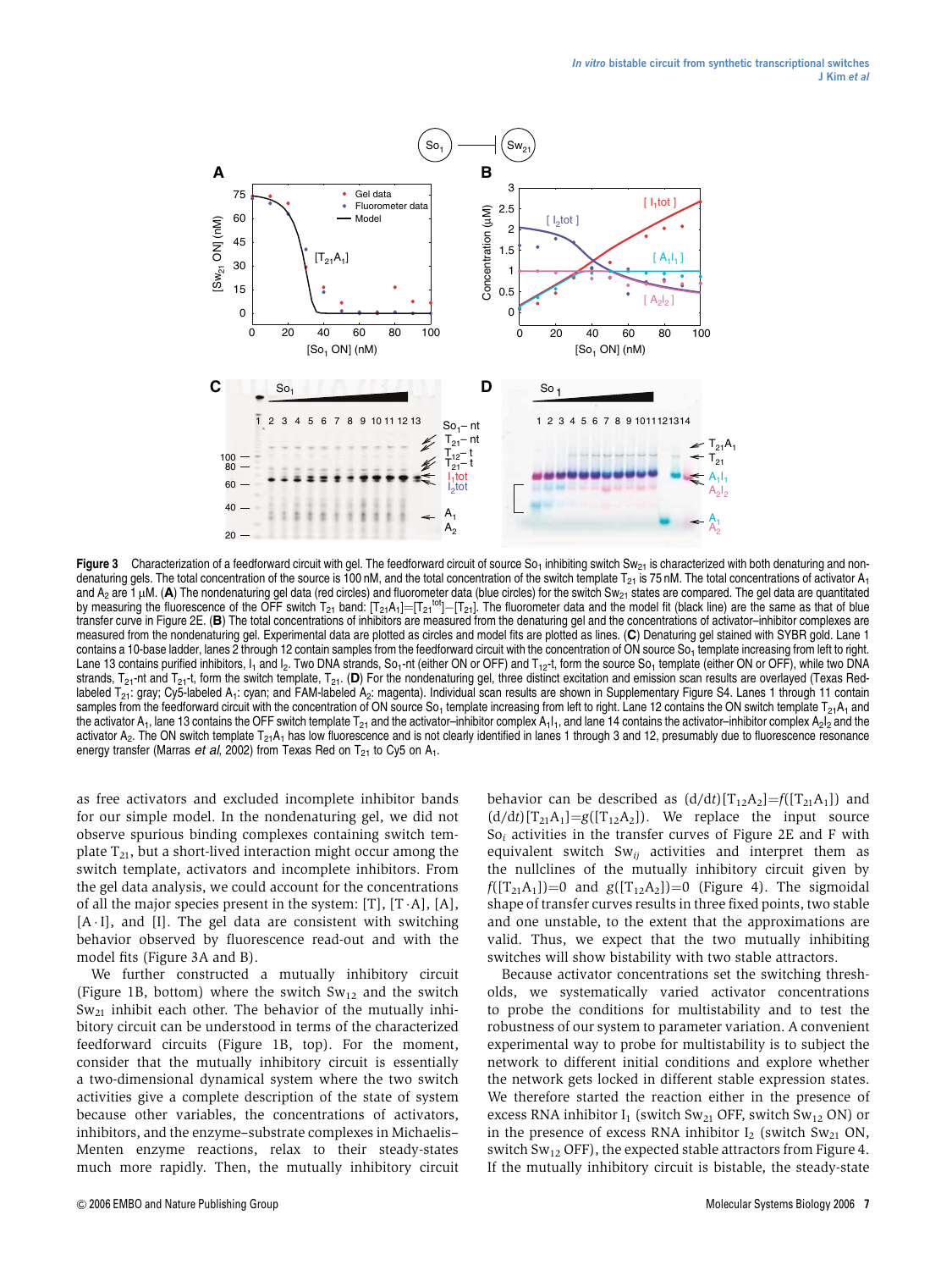

**Figure 4** Nullclines of the mutually inhibitory circuit as inferred from the transfer curves of feedforward circuits. It is assumed that the source  $So<sub>i</sub>$  and the switch  $Sw<sub>ii</sub>$  activities are equivalent and that the steady-state behavior is achieved instantaneously. With these assumptions, the nullclines of mutually inhibitory circuit are the same as the empirical transfer curves of feedforward circuits in Figure 2E and F. Here, two blue curves of Figure 2E and F are used for the case of both activators at 1  $\mu$ M. The experimental data points are plotted as squares with dotted lines drawn to guide the eye. The nullclines (d/dt  $[T_{12}A_2]=0$  and d/dt  $[T_{21}A_1]=0$ ) intersect at three points because of the sigmoidal shape. Possible vector flow directions are shown as arrows. Open circle: unstable fixed point, dark circles: stable fixed points.

switch activities are locked in different states depending on the initial RNA inputs (Figure 5A, right), while the switch activities converge irrespective of initial RNA inputs in the monostable parameter regime (Figure 5A, left). A large region of activator parameter space displays persistent memory, bordered by monostable regions (Figure 5B and Supplementary Figure S6). In the latter cases, the switch  $Sw_{21}$  activity  $(M2)$ , switch Sw<sub>12</sub> activity  $(M1)$ , or both switch activities  $(M0)$ were completely inhibited independent of the history. The activator concentrations can be shifted from the bistable regime to one of the monostable regimes (by way of adding DNA inhibitor  $dI_i$  to eliminate activator  $A_i$ ) and back to the bistable regime (by way of adding activator  $A_i$ ). The circuit maintained the state acquired in the monostable parameter regime when returned to the bistable parameter regime (Supplementary Figure S7).

We singled out the case with both activators at  $1 \mu M$  to probe detailed dynamics in the phase plane. By initiating the reaction with various amounts of externally supplied RNA inhibitors, we can reset the system to various locations in the phase plane. The amounts of RNA inhibitors determine the initial conditions yet do not determine multistability as shown in Figure 5A. We chose a 15% variation of RNA inhibitor concentrations spanning the high-gain region of switch. The dynamic responses of both switches are simultaneously shown as trajectories in the switch activity phase plane with arrows to indicate directions (Figure 5C) and as time courses (Supplementary Figure S8A). Both switches start by inhibiting each other and the trajectories move towards the corner where

both switches are OFF. In all 12 cases, one of the switches recovers its activity and stabilizes. Two initial conditions are highlighted, where a 5% difference of RNA inhibitor  $I_2$ concentrations leads trajectories to different stable attractors on opposite corners: (switch  $Sw_{21}$  activity, switch  $Sw_{12}$ activity)= $(64 \text{ nM}, 3 \text{ nM})$  and  $(4 \text{ nM}, 63 \text{ nM})$ . The experimental trajectories agree with the simulation results shown as trajectories in the switch activity phase plane (Figure 5D) and as time courses (Supplementary Figure S8B). The location of two attractors (circles with crosses inside; Figure 5C), although not perfect, agrees with the location of attractors determined by the nullcline analysis (black circles; Figure 4). Some experimental trajectories cross themselves and each other, and both experimental and simulation trajectories cross the separatrix for initial switch activity constructed from the model (blue line; Figure 5D). This indicates that the state of dynamical system cannot be completely described by the switch activities alone and is influenced by unmeasured variables and possibly by unmodeled effects such as 'bursting' enzyme kinetics (Jia and Patel, 1997; Kuzmine and Martin, 2001). Furthermore, the model does not accurately reproduce the kinetics of the system (Supplementary Figure S8B) although it gives the correct qualitative behavior. The recovery process is especially slow and incomplete for the switch  $Sw<sub>12</sub>$ , which also showed less ideal behavior in the feedforward circuit. The system could maintain its memory for up to 11 h, after which loss of NTP or loss of RNAP activity lead to decrease in inhibitor levels, turning both switches on.

## Discussion

Surprisingly, controlling the degradation pathway turned out to be more difficult than controlling the production pathway. RNase H can only degrade the signal part of the transcript where hybridization to DNA activator occurs (Lima and Crooke, 1997 and Supplementary Figure S5). Thus, unlike the full-length transcripts (active signal) that turn over continuously, the shorter degradation products (inactive signal) accumulate during the circuit operation. This may help explain the slowness when switching multiple times between ON and OFF states. We have implemented the transcriptional circuit in combination with other ribonucleases to clean up inactive signals. Commercially available ribonucleases, of which we tested RNase I, A, III, and V, are endoribonucleases. Their activities quickly saturate because more RNA substrates are generated as a result of RNA substrates being cut internally. Also, they degrade long RNA substrates faster than short RNA substrates, accelerating the build-up of inactive signal. Following the observation that the degradation of RNA in E. coli is completed by the concerted action of an endoribonuclease, a processive exoribonuclease and a helicase in the degradosome (Grunberg-Manago, 1999), we tested two 3' processive exoribonucleases. RNase R (gift of Dr Deutscher) (Cheng and Deutscher, 2002) proved to be an excellent cleaner, but it also degrades full-length transcripts, consequently lowering the switch gain. Bistability was lost when a significant amount of RNase R was used, because inhibitor  $I_2$  was a better substrate for RNase R than inhibitor  $I_1$  in competing situations. OligoRNase (gift of Dr Malhotra) (Fiedler et al,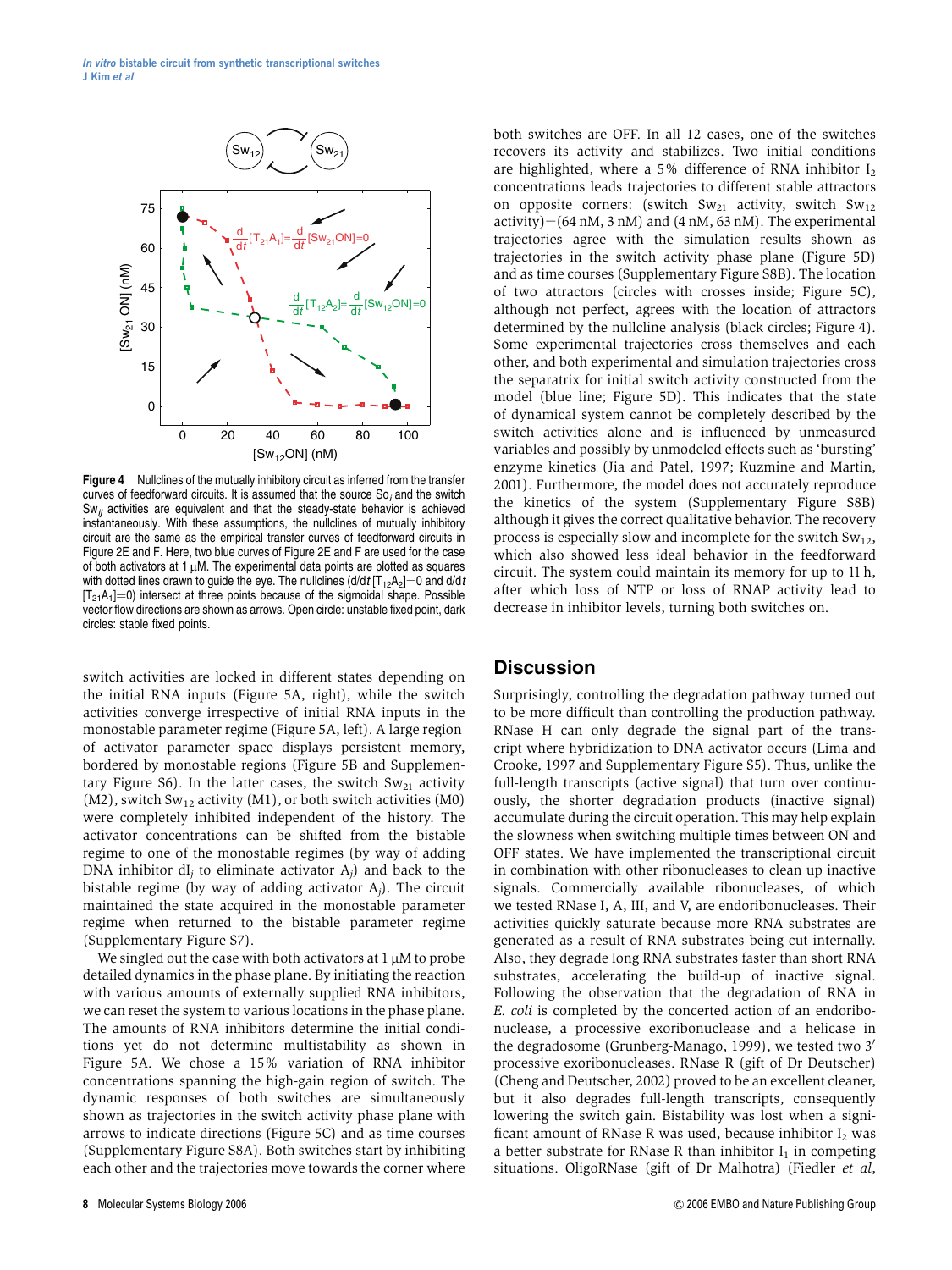

Figure 5 Characterization of bistable circuit. (A) Switch activity time courses with high initial concentration of RNA inhibitor  $I_1$  (circles) or high initial concentration of RNA inhibitor I<sub>2</sub> (lines). In the monostable case (left), the switch activities converge irrespective of the initial RNA inhibitor concentrations, while they stay apart in the bistable case (right). (B) Bifurcation diagram. Both the experiments and simulations are initiated with two switch states that are expected stable attractors if the circuit is bistable: (switch Sw<sub>21</sub> ON, switch Sw<sub>12</sub> OFF) and (switch Sw<sub>21</sub> OFF, switch Sw<sub>12</sub> ON). The model generates the following four domains. M0: both initial conditions are unstable, M1: only (switch Sw<sub>21</sub> ON, switch Sw<sub>12</sub> OFF) is stable, M2: only (switch Sw<sub>21</sub> OFF, switch Sw<sub>12</sub> ON) is stable, and B: both initial conditions are stable. Colorcoded diamonds are experimentally determined stability results (Supplementary Figure S6), two of which are shown as time courses in (A). (C) Switch activity phase plane with both activators at 1 µM. Initial points are marked by rectangles and their attractors are marked by circles of the same color with black crosses inside. The black arrows indicate the direction of trajectories and diamonds are experimental data points measured at 1 min intervals with lines drawn to guide the eye. Two trajectories with the following initial conditions are highlighted: the initial concentration of RNA inhibitor  $I_1$  is 0.91  $\mu$ M for both, and the initial concentration of RNA inhibitor  $I_2$  is 0.89  $\mu$ M (purple), or 0.93  $\mu$ M (green). Despite small difference in initial RNA inputs, the two trajectories are attracted to the opposite corners of the phase plane. (D) Model fits of the switch activity phase plane. Diamonds are simulation results of 1 min intervals as in the experiments with lines drawn to guide the eye. The black arrows indicate the direction of trajectories. The separatrix for initial conditions is generated from the model (blue line).

2004) specifically degrades short single-stranded species, thus it would attack only incomplete RNA products. Unfortunately, the high NTP concentration in our transcriptional circuit inhibits the activity of oligoRNase (Datta and Niyogi, 1975). Apparently, 'all-or-none' degradation of RNA signals would require simultaneous activity of multiple ribonucleases with different substrate specificities, a challenge for our in vitro experiments.

Reproducing the bifurcation diagram (Figure 5B) with our model is a stringent test on the validity of the model over a wide range of parameters, and demonstrates that Michaelis– Menten saturation is essential to the circuit behavior. When

the circuit is modeled with first-order enzyme reactions, it is bistable at low levels of activators and monostable above a certain level of activators, quite contrary to experimental observation. Because in a first-order model the degradation rates of inhibitors in activator–inhibitor complexes increase linearly with the total concentration of activators, at high activator levels, the degradation rates exceed the production rates of inhibitors and repression of the target switch is lost. However, with Michaelis–Menten enzyme reaction equations, the degradation capacity of RNase H is shared by two activator–inhibitor substrates. This means that the relative abundance of an activator–inhibitor complex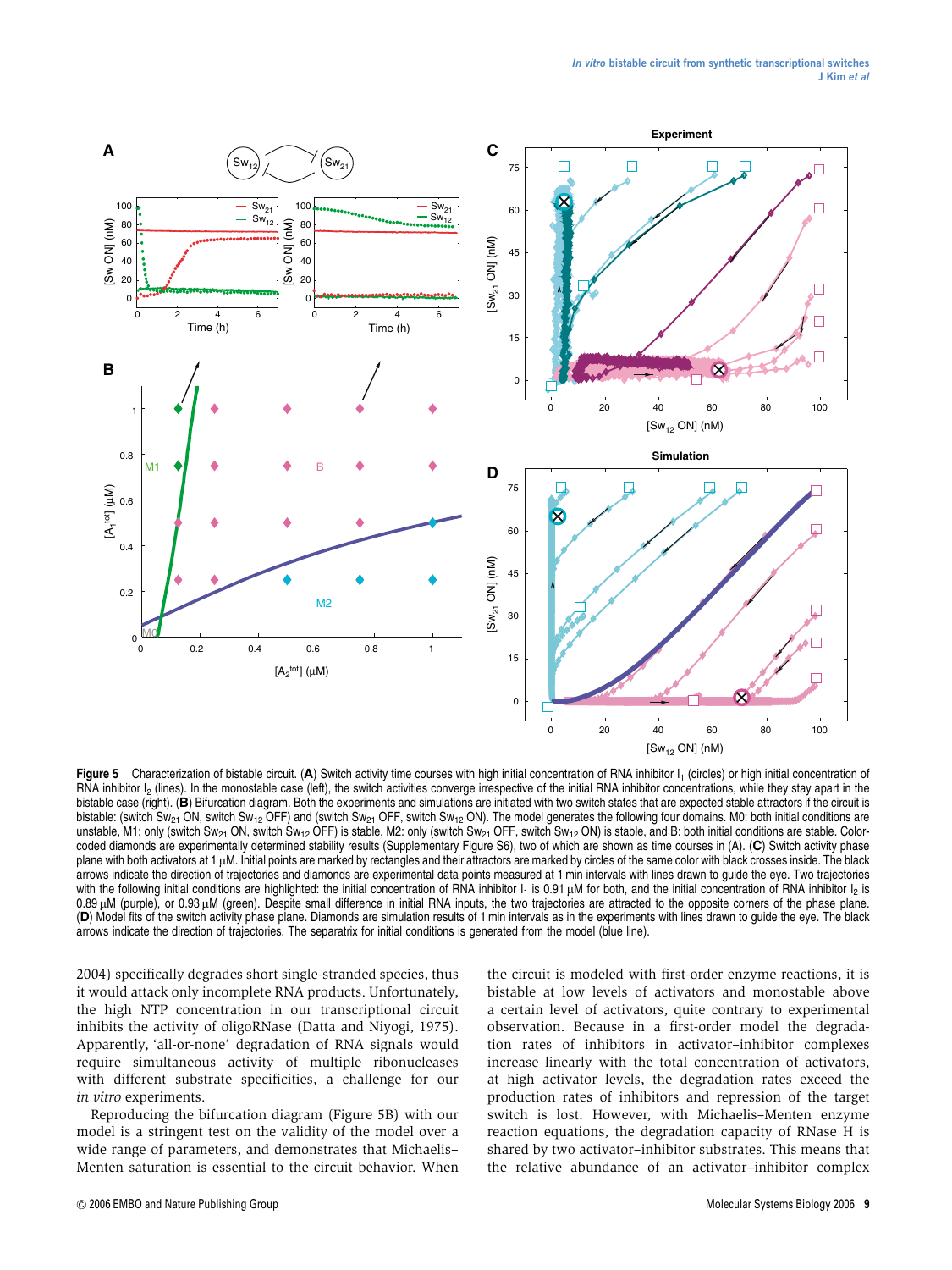determines the probability of the activator–inhibitor complex being associated with RNase H, which in turn determines the degradation rate of inhibitor within that complex. Consequently, the bistability is maintained if the degradation rates of both inhibitors are relatively balanced despite high activator concentrations.

For engineering purposes, switches are most suitable when they contribute independently to the whole circuit. However, global coupling of rate equations through enzyme saturation can lead to global feedback regulation in the Michaelis– Menten enzyme reactions (Ackermann et al, 1998; Noireaux et al, 2003; Kim et al, 2004). First-order enzyme reactions are justified in the following cases. First, when the substrate concentrations are well below the Michaelis constants of enzymes: the enzyme reactions are limited by substrate, and consequently become first-order. However, both RNAP and RNase H have low Michaelis constants such that slow operation limited by DNA and RNA hybridization speed is inevitable in this parameter regime. Second, when there are many competing and compensatory species: the enzyme is at a similar saturation level even if a few substrate concentrations fluctuate, thus free enzyme concentration would be roughly a constant. This might be true for genetic regulatory circuits in a cell (McClure, 1985), but not for our bistable circuit with only four substrates for RNAP and two for RNase H. The concentration change in one substrate has a significant impact on the effective enzyme rate on another substrate.

Our circuit construction is much simpler than other approaches using protein signals (Noireaux et al, 2003; Isalan et al, 2005), yet general in computational power (Kim et al, 2004) and quantitatively explained better than other nucleicacid based feedback circuits (Wlotzka and McCaskill, 1997; Ackermann et al, 1998), although accurately predicting kinetics rather than steady-states still remains a challenge. We did not model known enzyme activities such as 'bursting' (Jia and Patel, 1997; Kuzmine and Martin, 2001) or side reactions (Cazenave and Uhlenbeck, 1994; Zaher and Unrau, 2004). Nonetheless, the characterization of feedforward circuits was sufficient to predict bistability in our feedback circuit, attesting modularity and programmability of the components. Thus, the synthetic switches in principle can be assembled to implement different logical networks with increasing complexity, offering a testbed for probing the design space of biochemical networks. For example, systematic exploration of parameter space in small feedback circuits and feedforward circuits, such as alternative implementations of oscillators and cascades, could elucidate principles for biochemical circuit design. A theoretical correspondence to neural network architecture would allow implementing networks of arbitrary complexity (Hopfield, 1984). In vitro transcriptional circuits are suitable both for studying continuous mass action dynamics and, in principle, stochastic dynamics in small volumes (McAdams and Arkin, 1997). Because of its simplicity, the characterization of noise source and propagation in small biochemical circuits should be facilitated. As discussed in Ackermann et al (1998), dead-end side reactions can be important in in vitro systems that lack sophisticated control mechanisms found in the cell. Some of the known side reactions can be suppressed by experimental design, as in this work, and other constraints such as the exhaust of fuel (Klungsøyr et al, 1968) and build-up

of degradation products could be relaxed in a chemostat (Atkinson et al, 2003), a dialysis bag (Madin et al, 2000), or vesicles (Noireaux and Libchaber, 2004). The in vitro transcriptional circuit could be generalized to utilize active RNA signals (such as aptamers, ribozymes, and riboswitches (Mandal and Breaker, 2004)) and could provide logical control of nano-scale devices (Dittmer and Simmel, 2004) and artificial cells (Noireaux and Libchaber, 2004). Although the current synthetic switch design is not suitable for in vivo implementation, the in vitro transcriptional circuit can serve as a tool for characterizing various biochemical circuit designs and studying generic problems such as composability, performance, robustness, and efficiency.

## Materials and methods

#### DNA oligonucleotides and enzymes

The sequences of all DNA molecules and expected RNA transcripts were chosen to minimize the occurrence of alternative secondary structures, checked by the Vienna group's DNA and RNA folding program (Flamm et al, 2000). All DNA oligonucleotides were purchased (Integrated DNA Technologies, Coralville, IA).  $T_{21}$ -nt is labeled with Texas Red at the 5' end,  $T_{12}$ -nt is labeled with TAMRA at the 5' end,  $A_1$  is labeled with Cy5 or Blackhole Quencher-2 at the 3' end, and  $A_2$  is labeled with FAM or Blackhole Quencher-2 at the 3' end. The T7 RNA polymerase (enzyme mix), transcription buffer, and NTP were purchased as part of the T7 Megashortscript kit (Ambion, Austin, TX; #1354). DNase I, RNase H, A, I, and V (Ambion; #1906, #2293, #2270, #2294, and #2275) and RNase III (Epicenter, Madison, WI; #RN02950) were purchased. RNase R was a gift from Dr Deutscher and OligoRNase was a gift from Dr Malhotra, both at the University of Miami School of Medicine.

### **Transcription**

Switch templates (T-nt and T-t strands) or source templates (So-ON/ OFF-nt and T-t strands) were annealed with  $10\%$  (v/v)  $10 \times$ transcription buffer from 90 to 37 $\degree$ C over 1 h at five times the final concentration used. To the annealed templates, activators and DNA or RNA inhibitors from a high concentration stock ( $\sim$  50  $\mu$ M), 7.5 mM each NTP, 8% (v/v)  $10 \times$  transcription buffer, 3% (v/v) T7 RNA polymerase, and 0.35% (v/v) E. coli RNase H were added. Transcription reactions for spectrofluorometer experiments were prepared as a total volume of  $70 \mu$ l. Transcription reactions for gel studies were prepared as a total volume of  $50 \mu l$  and were stopped by phenol– chloroform extraction. For the purification of RNA inhibitors,  $I_1$  and  $I_2$ , the full-length template side strands (the complement of T-nt rather than T-t) were used to prepare fully duplex DNA templates. The transcription reaction was prepared as a total volume of  $60 \mu L$  with  $0.2 \mu$ M fully duplex DNA templates. The transcription condition was the same as above except that 20% (v/v) T7 RNA polymerase was used and RNase H was omitted. After 6-h incubation at  $37^{\circ}$ C, the reaction mixture was treated with 2.5 µl DNase I for 30 min to remove DNA templates and stopped by phenol–chloroform extraction. The reaction mixture was run on 8% denaturing gel, RNA inhibitor bands were excised and eluted from gel by the crush-and-soak method and ethanol precipitated.

#### Data acquisition

For spectrofluorometer experiments, excitation and emission for TAMRA-labeled  $T_{12}$  were at 559 and 580 nm, while excitation and emission for Texas Red-labeled  $T_{21}$  were at 597 and 615 nm. The fluorescence was recorded every minute using a SPEX Fluorolog-3 (Jobin Yvon, Edison, NJ) and converted to switch activity by normalizing against minimum fluorescence (measured before the addition of enzymes with excess quencher-labeled activators) and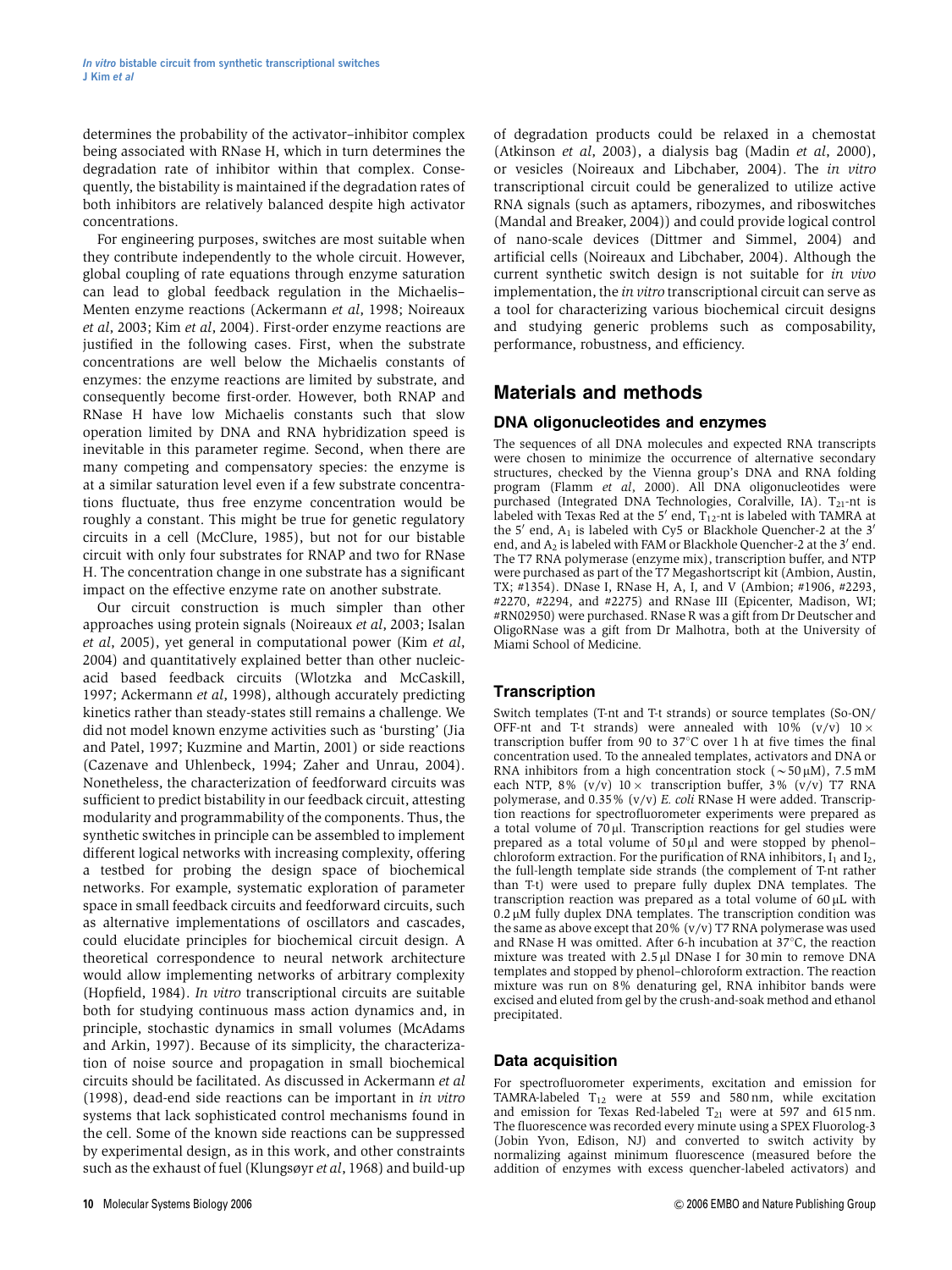maximum fluorescence (measured at the end of reaction with excess DNA inhibitors to displace activators). Denaturing polyacrylamide gels (8% 19:1 acrylamide:bis and 7 M urea in TBE buffer) were allowed to run for 50 min with  $10 \text{ V/cm}$  at  $65^{\circ}$ C in TBE buffer (100 mM Tris, 90 mM boric acid, 1 mM EDTA). The 10-base DNA ladder (Invitrogen, Carlsbad, CA; #10821–015) was used in the control lane and the denaturing gel was stained with SYBR gold (Molecular Probes, Eugene, OR; #S-11494) for quantitation. The nondenaturing gels (10% 19:1 acrylamide:bis in TAE buffer) were allowed to run for 100 min with 13 V/cm at 35<sup>°</sup>C in TAE buffer containing 12.5 mM  $Mg^{2+}$  (40 mM Tris–Acetate, 1 mM EDTA, 12.5 mM Mg-Acetate, pH 8.3). The gel data was quantitated using the Molecular imager FX (Biorad, Hercules, CA). The total concentrations of inhibitors in the denaturing gel were measured with respect to  $1 \mu M$  purified RNA inhibitors run in a control lane. The concentrations of labeled species in the nondenaturing gel were measured with respect to the maximum fluorescence of the corresponding bands.

#### Hill coefficients

The transfer curves of single switches and feedforward circuits were fit to the Hill equation (equation (1)). The best parameter for the Hill equation was determined by a linear regression of log–log plots using MATLAB (The MathWorks).

#### Model simulation

The kinetic simulations and parameter fittings were implemented in MATLAB. Differential equations were solved using the  $o\bar{de}$ 23s routine, while mean squared deviation of model fits to experimental data was minimized using the *fmincon* routine. During the optimization fit, each parameter was constrained within a plausible range spanning about two orders of magnitude. Other constraints were that  $K_{M,ON}$  must be smaller than  $K_{M,OFF}$  and that  $k_{TAI}$  must not be faster than  $k_{AI}$ , since the inhibition mechanism involves a branch migration step in addition to simple hybridization. Two parameters were at the limit of range after fitting:  $K_{M,ON,12}$  and  $K_{M,H,2}$ . The transfer curves and the time courses of the phase plane and bifurcation diagram experiments were used for parameter fitting. Three additional parameters were required to fit the whole data set simultaneously: Rv, Rhv, and Dv. Separate data sets of transfer curves, phase plane trajectories, or bifurcation diagram trajectories fit well without these additional parameters. Rv and Rhv indicate the relative activities of RNAP and RNase H (respectively) for two batches of enzymes; one batch was used for the switch and feedforward circuit characterization, while the other batch was used for the bistable circuit experiments. For the bistable circuit, we used  $[RNAP<sup>tot</sup>] = 30 \text{ nM}$  and  $[RNase H<sup>tot</sup>] = 4.4 \text{ nM}$ , while for the feedforward circuits, we used  $[RNAP<sup>tot</sup>] = Ry*30 nM$  and  $[RNase$  $H<sup>tot</sup>$  = Rhv\*4.4 nM. To account for sample loss due to additional manipulations during sample preparation for the bifurcation diagram measurements, we included a parameter Dv that indicates the remaining fraction of DNA template for switch  $Sw_{21}$ . Thus, for the bifurcation diagram, we used  $[T_{21}^{tot}] = Dv * 75$  nM in the simulation.

#### DNA sequences

So<sub>2</sub>ON-nt (122-mer), 5'-TATTAGTGTGTAGTAGTAGTTCAAAAGAACT ACTACTACACACTAATACGACTCACTATAGGGAGAAGGAGAGGCGAAG ATTGAGGTAAGAAAGGTAAGGATAATACTGACAAAGTCAGAAA-3'.

So<sub>2</sub>OFF-nt (117-mer), 5'-GTGTGTAGTAGTAGTTCAAAAGAACTACT ACTACACACTAATACGACTCACTATAGGGAGAAGGAGAGGCGAAGATT GAGGTAAGAAAGGTAAGGATAATACTGACAAAGTCAGAAA-3' .

T<sub>21</sub>-nt (101-mer), 5'-CTAATGAACTACTACTACACACTAATACGACTC ACTATAGGGAGAAGGAGAGGCGAAGATTGAGGTAAGAAAGGTAAGGA TAATACTGACAAAGTCAGAAA-3'.

T<sub>21</sub>-t (74-mer), 5'-TTTCTGACTTTGTCAGTATTATCCTTACCTTTCTT ACCTCAATCTTCGCCTCTCCTTCTCCCTATAGTGAGTCG-3'.

 $A_1$  (35-mer), 5'-TATTAGTGTGTAGTAGTAGTTCATTAGTGTCGTTC3'. So<sub>1</sub>ON-nt (127-mer), 5'-TATTATCCTTACCTTTCTTACCAAAAGGTAAG AAAGGTAAGGATAATACGACTCACTATAGGGAGAAACAAAGAACGAA CGACACTAATGAACTACTACTACACACTAATACTGACAAAGTCAGAAA-3'.

So<sub>1</sub>OFF-nt (122-mer), 5'-TCCTTACCTTTCTTACCAAAAGGTAAGAA AGGTAAGGATAATACGACTCACTATAGGGAGAAACAAAGAACGAACG ACACTAATGAACTACTACTACACACTAATACTGACAAAGTCAGAAA-3'.

 $\rm T_{12}$ -nt (106-mer), 5′-ATTGAGGTAAGAAAGGTAAGGATAATACGACT CACTATAGGGAGAAACAAAGAACGAACGACACTAATGAACTACTACTA CAC-ACTAATACTGACAAAGTCAGAAA-3'.

T<sub>12</sub>-t (79-mer), 5′-TTTCTGACTTTGTCAGTATTAGTGTGTAGTAGTA GTTCATTAGTGTCGTTCGTTCTTTGTTTCTCCCTATAGTGAGTCG-3'.

 $A_2$  (35-mer), 5'-TATTATCCTTACCTTTCTTACCTCAATCTTCGCCT-3'.

#### Supplementary information

Supplementary information is available at the Molecular Systems Biology website (www.nature.com/msb).

### Acknowledgements

We thank Y Zuo, ZF Cheng, A Malhotra, and MP Deutscher for their kind gift of RNases; KL Ho, C Wierzynski, D Stick, RM Murray, and CDS 273 students for helpful discussion on modeling; DY Zhang, S Mohanty, PWK Rothemund, G Seelig, JJ Hopfield, S Leibler, and B Yurke for discussion. Supported by ONR YIP Award No. N000140110813 and NSF ITR Award No. 0113443 to E Winfree and NSF NIRT Award No. 0103002 to N Seeman.

## References

- Ackermann J, Wlotzka B, McCaskill JS (1998) In vitro DNA-based predator–prey system with oscillatory kinetics. Bull Math Biol 60: 329–353
- Atkinson MR, Savageau MA, Myers JT, Ninfa AJ (2003) Development of genetic circuitry exhibiting toggle switch or oscillatory behavior in Escherichia coli. Cell 113: 597–607
- Bayer TS, Smolke CD (2005) Programmable ligand-controlled riboregulators of eukaryotic gene expression. Nat Biotech 23: 337–343
- Becskei A, Seraphin B, Serrano L (2001) Positive feedback in eukaryotic gene networks: cell differentiation by graded to binary response conversion. EMBO J 20: 2528–2535
- Benner SA, Sismour AM (2005) Synthetic biology. Nat Rev Genet 6: 533–543
- Buchler NE, Gerland U, Hwa T (2003) On schemes of combinatorial transcription logic. Proc Natl Acad Sci USA 100: 5136–5141
- Carrington JC, Ambros V (2003) Role of microRNAs in plant and animal development. Science 301: 336–338
- Cazenave C, Uhlenbeck OC (1994) RNA template-directed RNA synthesis by T7 RNA polymerase. Proc Natl Acad Sci 91: 6972–6976
- Cheng Z-F, Deutscher MP (2002) Purification and characterization of the Escherichia coli exoribonuclease RNase R. J Biol Chem 277: 21624–21629
- Datta AK, Niyogi SK (1975) A novel oligoribonuclease of Escherichia coli. J Biol Chem 250: 7313–7319
- Dittmer WU, Simmel FC (2004) Transcriptional control of DNA-based nanomachines. Nano Lett 4: 689–691
- Elowitz MB, Leibler S (2000) A synthetic oscillatory network of transcriptional regulators. Nature 403: 335–338
- Ferrell Jr JE (1996) Tripping the switch fantastic: how a protein kinase cascade can convert graded inputs into switch-like outputs. Trends Biochem Sci 21: 460–466
- Fiedler TJ, Vincent HA, Zuo Y, Gavrialov O, Malhotra A (2004) Purification and crystallization of Escherichia coli oligoribonuclease. Acta Crystallogr D 60: 736–739
- Flamm C, Fontana W, Hofacker I, Schuster P (2000) RNA folding at elementary step resolution. RNA 6: 325–338
- Gardner TS, Cantor CR, Collins JJ (2000) Construction of a genetic toggle switch in Escherichia coli. Nature 403: 339–342